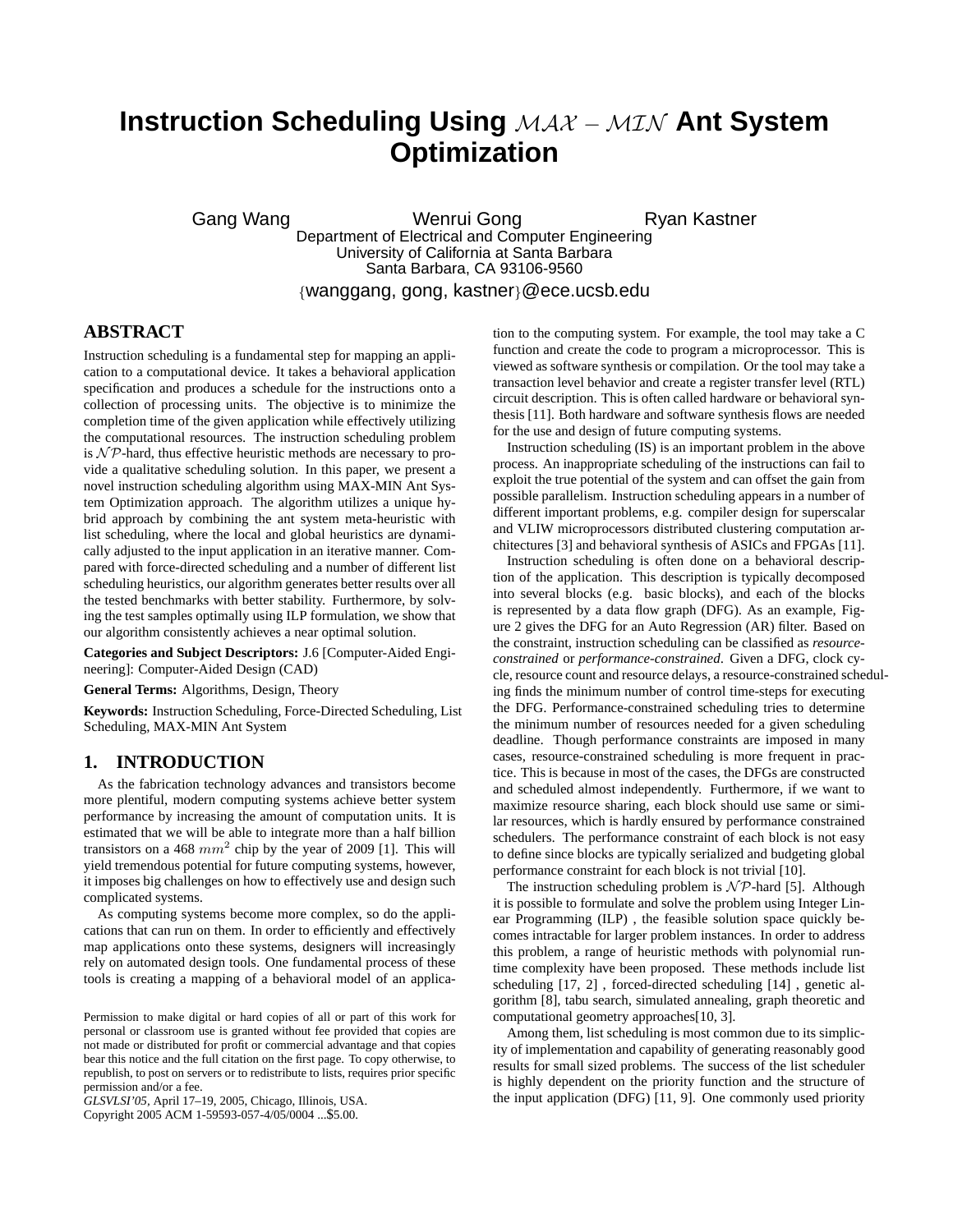function assigns the priority inversely proportional to the mobility. Many other priority functions have been proposed [2, 9, 8, 4]. It is commonly agreed that there is no single good heuristic for prioritizing the DFG nodes across a range of applications. Our results in Section 4 confirm this. Force-directed scheduling proposed by Paulin and Knight [14] is another popularly used method. Essentially, it is an extension of list scheduling. In force-directed approach, the selection of a candidate operation to be scheduled in a given time step is done using the concept of *force*, which tries to balance the operation execution on different computing units. The results of force-directed scheduling have been shown to be superior to list scheduling.

In this paper, we focus our attention on the resource-constrained static instruction scheduling problem. In our algorithm, a collection of agents cooperate together to search for a good scheduling solution. Both global and local heuristics are combined in a stochastic decision making process in order to effectively and efficiently explore the search space. The quality of the resultant schedules is evaluated using a list scheduler and feed back to the agents to dynamically adjust the heuristics. The main contribution of our work is the formulation of an instruction scheduling algorithm that:

- Utilizes a unique hybrid approach combining list scheduling and the recently developed MAX-MIN ant system heuristic [16];
- Dynamically computes local and global heuristics based on the input application to adaptively search the solution space;
- Generates consistently good scheduling results over all testing cases compared with a range of list scheduling heuristics, force-directed scheduling and the optimal ILP solution, and demonstrates stable quality over a variety of application benchmarks of large size.

The rest of the paper is arranged as following. We formally define the resource-constrained instruction scheduling problem in Section 2. In Section 3, we present a hybrid approach combining list scheduling and the MAX-MIN ant system optimization to address the defined instruction scheduling problem. Experimental results for the new algorithm are presented in Section 4. We conclude with Section 5.

## **2. PROBLEM DEFINITION**

Given a set of instructions and a collection of computational units, the resource constrained instruction scheduling problem schedules the instructions onto the computing units such that the execution time of these instructions are minimized, while respecting the capacity limit imposed by the number of resources available.

The instructions and the dependencies among them are defined by a data flow graph (DFG)  $G(V, E)$ , where each node  $v_i \in V(i =$  $1, \ldots, n$  represents an operation  $op_i$ , and the edge  $e_{ij}$  denotes a dependency between operations  $v_i$  and  $v_i$ . A DFG is a directed acyclic graph. The dependencies define a partially ordered relationship (denoted by the symbol  $\preccurlyeq$ ) among the nodes. Without affecting the problem, we simplify our discussion by adding two virtual nodes root and end, for which no instruction is associated with. We assume that *root* is the only starting node in the DFG, which has no predecessor, and node *end* is the only exiting node and has no successor.

Additionally, we have a collection of computing resources, e.g. ALUs, adders, and multipliers. There are R different types and  $r_j > 0$  gives the number of units of resource type  $j(1 \leq j \leq R)$ . Furthermore, each operation defined in the DFG can be performed by at least one type of resource. Moreover, we assume the cycle delays for each operation on different type resources are known as

 $d(i, j)$ . Of course, *root* and *end* always have zero delays. Finally, we assume the execution of the operations is non-preemptive, that is, once an instruction starts execution, it must finish without being interrupted.

A schedule is given by the vector

$$
\{(s_{root}, f_{root}), (s_1, f_1), \ldots, (s_{end}, f_{end})\}
$$

where  $s_i$  and  $f_i$  indicate the starting and finishing time of the operation  $op_i$ . The resource-constrained instruction scheduling problem is formally defined as  $min(s_{end})$  with respect to the following conditions:

- 1. An operation can only start when all its predecessors have finished, i.e.  $s_i \geq f_j$  if  $op_j \preccurlyeq op_i$ ;
- 2. At any given cycle  $\dot{t}$ , the number of resources needed is constrained by  $r_j$ , where  $1 \leq j \leq R$ .

## **3.** MAX − MIN **ANT SYSTEM FOR INSTRUC-TION SCHEDULING**

In this section, we present our algorithm of applying Ant System heuristic, or more specifically the MAX-MIN Ant System (MMAS) [16], for solving the optimal instruction scheduling problem under resource constraints. First, we give a brief introduction on the basics of Ant System Optimization and its applications. Then we give the details of our algorithm for instruction scheduling.

## **3.1 Basic Ant System Optimization**

The Ant System (AS) or Ant Colony Optimization (ACO) algorithm, originally introduced by Dorigo *et al.* [6], is a cooperative heuristic searching algorithm inspired by the ethological study on the behavior of ants. It was observed that ants – who lack sophisticated vision – could manage to establish the optimal path between their colony and the food source within a very short period of time. This is done by an indirect communication known as *stigmergy* via the chemical substance, or *pheromone*, left by the ants on the paths. Though any single ant moves essentially at random, it will make a decision on its direction biased by the "strength" of the pheromone trails that lie before it, where a higher amount of pheromone hints a better path. As an ant traverses a path, it reinforces that path with its own pheromone. A collective autocatalytic behavior emerges as more ants will choose the shortest trails, which in turn creates an even larger amount of pheromone on those short trails, which makes those short trails more likely to be chosen by future ants.

The AS algorithm is inspired by such observation. It is a population based approach where a collection of agents cooperate together to explore the search space. They communicate via a mechanism imitating the pheromone trails. One of the first problems to which AS was successfully applied was the Traveling Salesman Problem (TSP) [6], for which it gave competitive results comparing with traditional methods.

Researchers have since formulated AS methods for a variety of traditional  $N \mathcal{P}$ -hard problems. These problems include the maximum clique problem, the quadratic assignment problem, the graph coloring problem, the shortest common super-sequence problem, and the multiple knapsack problem [7]. AS also has been applied to practical problems such as the vehicle routing problem , data mining, network routing problem and the hardware/software partitioning problem [13, 18].

## **3.2 Algorithm Formulation for IS**

As discussed in Section 1, the effectiveness of list scheduler heavily depends on the priority list. There exist many different heuristics on how to order the list, however, the best list depends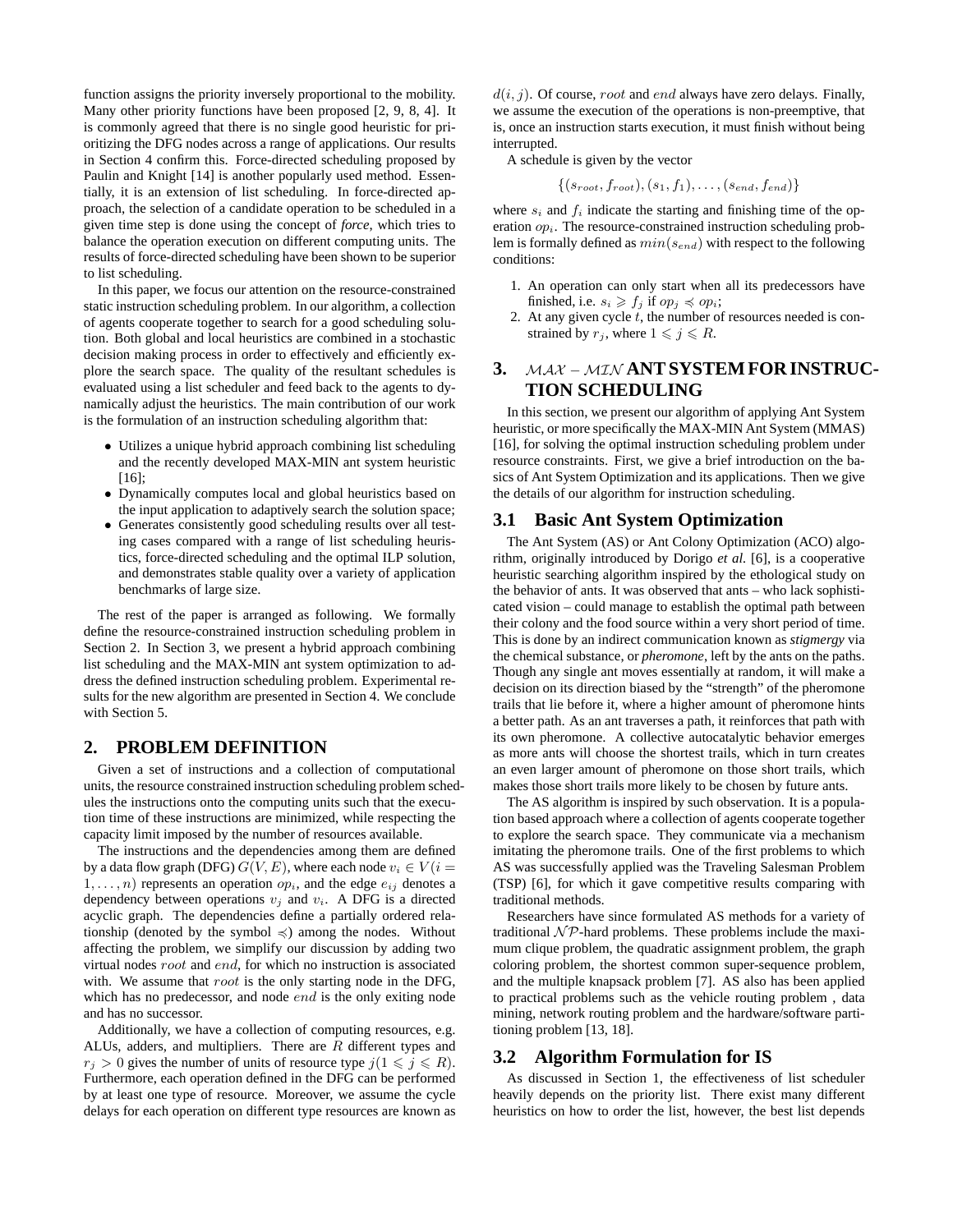on the structure of the input application. A priority list based on a single heuristic limits the exploration of the search space for the list scheduler.

In our work, we address this problem in an evolutionary manner. The proposed algorithm is built upon Ant System approach and the traditional list scheduling algorithm. In our algorithm, the instruction scheduling optimization is formulated as an iterative searching process. Each iteration consists of two stages. First, AS algorithm is applied in which a collection of ants traverse the DFG to construct individual instruction lists using global and local heuristics associated with the DFG nodes. Secondly, these results are given to a list scheduler in order to evaluate their quality. Based on this evaluation, the heuristics are adjusted to favor better solution components. The hope is that further iterations will benefit from the adjustment and come up with better instruction list.

In order to solve the instruction scheduling problem, each instruction or DFG node  $op_i$  is associated with n pheromone trails  $\tau_{ij}$ , where  $j = 1, \ldots, n$ . They indicate the global favorableness of assigning the  $i$ -th instruction at the  $j$ -th position in the priority list. Initially,  $\tau_{ij}$  is set with some fixed value  $\tau_0$ .

For each iteration, m ants are released and each starts to construct an individual priority list by filling the list with one instruction a step. Every ant will have memory about the instructions it has already selected in order to guarantee the validity of the constructed list. Upon starting step j, the ant has already selected  $j - 1$  instructions of the DFG. To fill the  $j$ -th position of the list, the ant chooses the next instruction  $op_i$  probabilistically according to a probability:

$$
\mathsf{p}_{ij} = \begin{cases}\n\frac{\tau_{ij}(t)^{\alpha} \cdot \eta_{ij}^{\beta}}{\sum_{k} (\tau_{kj}^{\alpha}(t) \cdot \eta_{kj}^{\beta})} & \text{if } op_k \text{ is not scheduled yet} \\
0 & \text{otherwise}\n\end{cases}
$$
\n(1)

where the eligible instructions  $op<sub>k</sub>$  are those yet to be scheduled,  $\eta_{ik}$  is a local heuristic for selecting instruction k,  $\alpha$  and  $\beta$  are parameters to control the relative influence of the distributed global heuristic  $\tau_{ik}$  and local heuristic  $\eta_{ik}$ . Intuitively, the ant favors a decision on a choice that possesses higher volume of pheromone trail and better local heuristic.

The local heuristic  $\eta$  gives the local favorableness of scheduling the  $i$ -th instruction at the  $j$ -th position of the priority list. In our work, we experimented with different well-known heuristics [11] for instruction scheduling.

- 1. *Instruction Mobility* (IM): The mobility of an instruction gives the range for scheduling the instruction. It is computed as the difference between ALAP and ASAP results. The smaller the mobility, the more urgent the instruction is. Especially, when the mobility is zero, the instruction is on the critical path.
- 2. *Instruction Depth* (ID): Instruction depth is the length of the longest path in the DFG from the instruction to the sink. It is an obvious measure for its priority of an operation as it gives number of instructions we must pass.
- 3. *Latency Weighted Instruction Depth* (LWID): LWID is computed in a similar manner as ID, except the nodes along the path are weighted using the latency of the operation that the node represents.
- 4. *Successor Number* (SN): The motivation of using the number of successors is to hope that scheduling a node with more successors has a higher possibility of making other nodes in the DFG free, thus increasing the number of possible operations to choose from later on.

One important difference between our algorithm and other Ant System algorithms is that we use a dynamic local heuristic in the scheduling process. It is indicated by step 13 in Algorithm 1. This technique allows better local guidance to the ants for making the selection in the next iteration. We will illustrate this feature with the instruction mobility heuristic.

Typically, the mobility of an instruction is computed by using ALAP and ASAP results. One important input parameter in computing ALAP result is the estimated scheduling deadline. This deadline is usually obtained from system specifications or other quick heuristic methods such as a list scheduler. It is clear that more accurate deadline estimation will yield tighter mobility range thus better local guidance.

Based on the above observation, we use dynamically computed mobility as the local heuristic. As the algorithm proceeds, every time a better schedule is achieved, we use the newly obtained scheduling length as the deadline for computing the ALAP result for the next iteration. That is, for iteration  $t$ , the local heuristic for instruction  $i$  is computed as (see section 3.3 for definitions for  $f$ and  $S^{gb}$ ):

$$
\eta_i(t) = \frac{1}{ALAP(f(S^{gb}(t-1)), i) - ASAP(i) + 1} \tag{2}
$$

In the second stage of our algorithm, the lists constructed by the ants are evaluated using a traditional list scheduler. The quality of the scheduling result from ant  $h$  is judged by the schedule latency  $L<sub>h</sub>$ . Upon finishing of each iteration, the pheromone trail is updated according to the quality of instruction lists. In the mean time, a certain amount of it will evaporate. More specifically, we have:

$$
\tau_{ij}(t) = \rho \cdot \tau_{ij}(t) + \sum_{h=1}^{m} \Delta \tau_{ij}^{h}(t) \quad \text{where } 0 < \rho < 1. \tag{3}
$$

Here  $\rho$  is the evaporation ratio, and

$$
\Delta \tau_{ij}^h = \begin{cases} Q/L_h & \text{if instruction } i \text{ is scheduled at } j\text{-th position by ant } h \\ 0 & \text{otherwise} \end{cases}
$$
\n(4)

Q is a fixed constant to control the delivery rate of the pheromone.

Two important operations are taken in this pheromone trail updating process. The evaporation operation is necessary for AS to be effective and diversified to explore different parts of the search space, while the reinforcement operation ensures that the favorable instruction orderings receive a higher volume of pheromone and will have better chance to be selected in the future iterations of the algorithm. The above process is repeated multiple times until certain ending condition is reached. The best result found by the algorithm is reported.

In the above algorithm, the ants construct a priority list using the same traversing method as that used in TSP formulation [6]. In fact, this turns out to be a naive way. To illustrate this, one just need to notice that it will yield a search space of totally  $n!$  possible lists, which is simply all the permutations of  $n$  instructions. However, we know that the resultant schedules of the list scheduler are only a small portion of these lists. More precisely, they are all the possible permutations of the instructions that are topologically sorted based on the dependency constraints imposed by the DFG. By leveraging this application dependent feature, it is possible for us to greatly reduce the search space. For instance, using this technique on a simple 11 node example [11] reduces the possible number of orderings from 11! to 59400, or 0.15%. Though it quickly becomes prohibitive to precisely compute such reduction for more complex graphs<sup>1</sup>, it is generally significant. By adopting this technique, in

<sup>&</sup>lt;sup>1</sup>We tried to compute the search space reduction for Figure 2 using GenLE [15]. It failed to produce any result within 100 computer hours.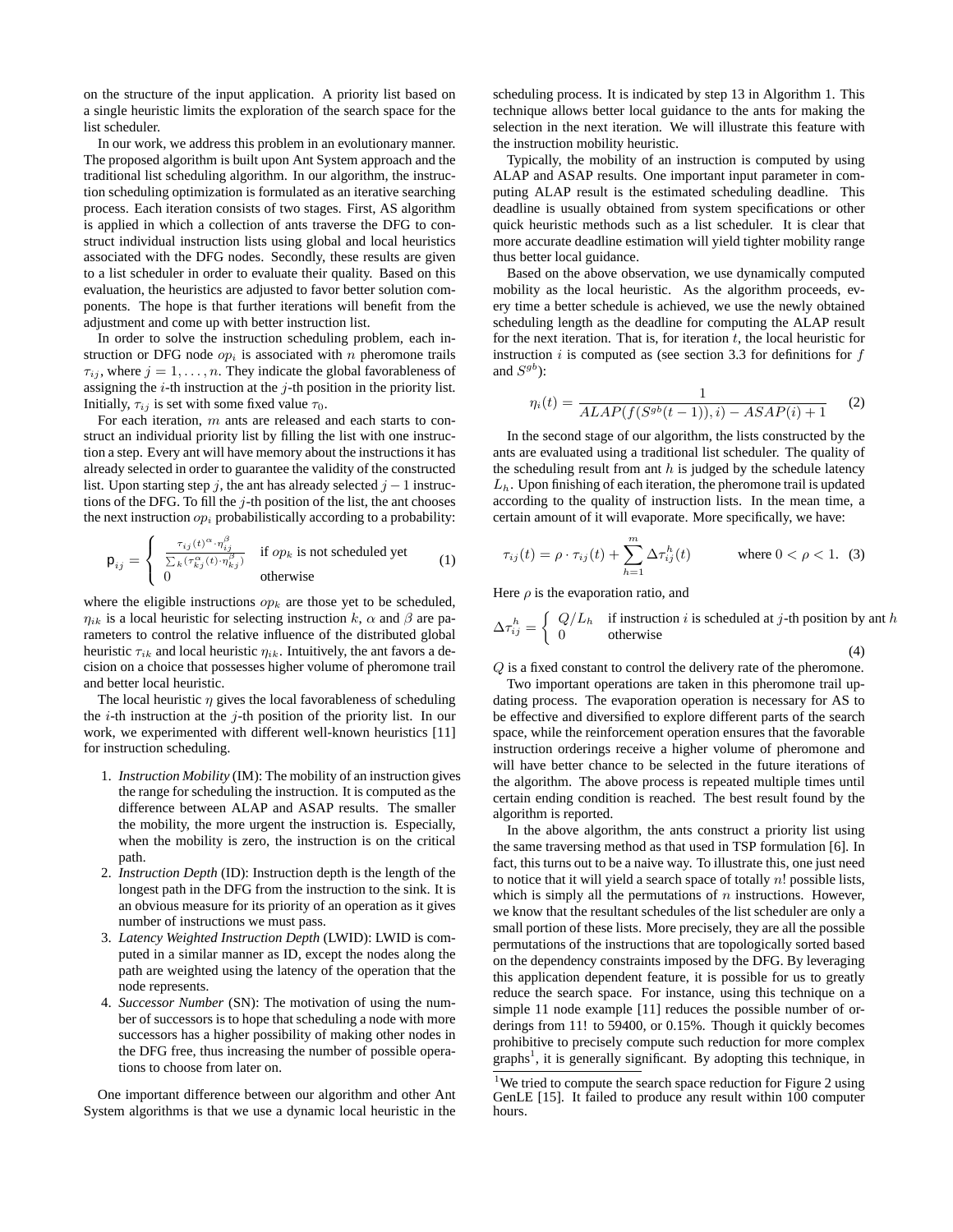the final version of our algorithm, the ant traverses the DFG similarly as the list scheduling process and fills instruction list one by one. At each step, the ant will select an instruction based on Equation 1 but only from all the ready instructions, that is all the instructions whose predecessors have all been positioned.

### **3.3** MAX − MIN **Ant System**

Premature convergence to local minima is a critical algorithmic issue that can be experienced by all evolutionary algorithms. Balancing exploration and exploitation is no trivial in these algorithms, especially for algorithms that use positive feedback such as the original Ant System [6]. The MAX-MIN Ant System (MMAS) is specially designed to address this problem.

MMAS [16] is built upon the original Ant System algorithm. It improves the original algorithm by providing dynamically evolving bounds on the pheromone trails such that the heuristic is always within a limit comparing with that of the best path. As a result, all possible paths will have a non-trivial probability of being selected and thus it encourages broader exploration of the search space.

MMAS forces the pheromone trails to be limited with an evolving bounds, that is for iteration  $t, \tau_{min}(t) \leq \tau_{ij}(t) \leq \tau_{max}(t)$ . If we use  $f$  to denote the cost function of a specific solution  $S$ , the upper bound  $\tau_{max}$  [16] is shown in (5) where  $S^{gb}(\cdot)$  is the global best solution found so far:

$$
\tau_{max}(t) = \frac{1}{1 - \rho} \frac{1}{f(S^{gb}(t - 1))}
$$
\n(5)

The lower bound is defined as (6):

$$
\tau_{min}(t) = \frac{\tau_{max}(t)(1 - \sqrt[n]{p_{best}})}{(avg - 1)\sqrt[n]{p_{best}}}
$$
\n(6)

where  $p_{best} \in (0, 1]$  is a controlling parameter to dynamically adjust the bounds of the pheromone trails. The physical meaning of  $p_{best}$  is that it indicates the conditional probability of the current global best solution  $S^{gb}(t)$  being selected given that all edges not belonging to the global best solution have a pheromone level of  $\tau_{min}(t)$  and all edges in the global best solution have  $\tau_{max}(t)$ . Here  $avg$  is the average size of the decision choices over all the iterations. For a TSP problem of n cities,  $avg = n/2$ . It is noticed from (6) that lowering  $p_{best}$  will result tighter range for the pheromone heuristic. As  $p_{best} \rightarrow 0$ ,  $\tau_{min}(t) \rightarrow \tau_{max}(t)$ , which means more emphasis is given to search space exploration.

Theoretical treatment of using the pheromone bounds and other modifications on the original ant system algorithm are proposed in [16]. These include a pheromone updating policy that only utilizes the best performing ant, initializing pheromone with  $\tau_{max}$  and combining local search with the algorithm. It was reported by the authors that MMAS was the best performing AS approach and provided very high quality solutions.

In our experiments, we implemented both the basic AS and the MMAS algorithms. The latter consistently achieves better scheduling results, especially for large size testing cases. A pseudo code implementation of the final version of our algorithm using MMAS is shown as Algorithm 1, where the pheromone bounding step is indicated as step 12.

#### **4. EXPERIMENTAL RESULTS**

We have implemented the MMAS Instruction Scheduling (MMAS-IS) algorithm and compared its performance with the popularly used list scheduling and force-directed scheduling algorithms. Furthermore, to better assess the quality of our algorithm, the same resource constrained instruction scheduling tasks are also formulated

| <b>procedure</b> MaxMinAntScheduling( $G, R$ )                              |  |  |  |  |  |  |  |  |  |
|-----------------------------------------------------------------------------|--|--|--|--|--|--|--|--|--|
| <b>input:</b> DFG $G(V, E)$ , resource set R                                |  |  |  |  |  |  |  |  |  |
| <b>output:</b> instruction schedule                                         |  |  |  |  |  |  |  |  |  |
| 1: initialize parameter $\rho, \tau_{ij}, p_{best}, \tau_{max}, \tau_{min}$ |  |  |  |  |  |  |  |  |  |
| 2: construct $m$ ants                                                       |  |  |  |  |  |  |  |  |  |
| 3: BestSolution $\leftarrow \phi$                                           |  |  |  |  |  |  |  |  |  |
| 4: while ending condition is not met do                                     |  |  |  |  |  |  |  |  |  |
| for $i=0$ to m do<br>5:                                                     |  |  |  |  |  |  |  |  |  |
| ant(i) constructs a list $L(i)$ of nodes using $\tau$ and $\eta$<br>6:      |  |  |  |  |  |  |  |  |  |
| $q(i)$ = ListScheduling(G, R, $L(i)$ )<br>7:                                |  |  |  |  |  |  |  |  |  |
| 8: <b>if</b> $q(i)$ is better than that of <i>BestSolution</i> then         |  |  |  |  |  |  |  |  |  |
| 9:<br>$BestSolution \leftarrow L(i)$                                        |  |  |  |  |  |  |  |  |  |
| 10:<br>end if                                                               |  |  |  |  |  |  |  |  |  |
| $11:$ end for                                                               |  |  |  |  |  |  |  |  |  |
| 12: update $\tau_{max}$ and $\tau_{min}$ based on (5) and (6)               |  |  |  |  |  |  |  |  |  |
| 13: update $\eta$ if needed                                                 |  |  |  |  |  |  |  |  |  |
| 14: update $\tau_{ij}$ based on (3)                                         |  |  |  |  |  |  |  |  |  |
| 15: end while                                                               |  |  |  |  |  |  |  |  |  |

16: return BestSolution

**Algorithm 1:** MAX-MIN Ant System Instruction Scheduling

as integer linear programming problems [11] and then optimally solved using CPLEX.

In our experiments, heterogeneous computing units are allowed, i.e. one type of instruction can be performed by different types of resources. For example, multiplication can be performed by either a faster multiplier or a regular one. Furthermore, multiple same type units are also allowed. For example, we may have 3 faster multipliers and 2 regular ones.

In order to justify the difficulty and representativeness of our testing cases, we analyze the distribution of the sizes of DFGs in practical software programs. Figure 1 shows such a distribution for the MediaBench benchmarks, in which a wide range of complete applications for image processing, communications and DSP applications are included. Our analysis covers the *epic, jpeg, g721, mpeg2enc, mpeg2dec*, and *mesa* packages. We find that the maximum size of a DFG can be as big as 632. However, the majority of the DFGs are much smaller. In fact, more than 99.3% DFGs have fewer than 90 nodes. Moreover, almost all bigger DFGs are of little interest with respect to system performance. They are typically related with system initialization and are executed only once.

Based on the above analysis, our test DFGs are selected to consist of the AR filter, elliptic wave filter, two implementations of the cosine function, two FIR filters, and a second order differential equation implementation. The sizes of these samples range from 21 nodes to 82 nodes. They present a set of difficult or very difficult testing samples for instruction scheduling problem and were used in various literatures [10, 12].

For each of the benchmark samples, we run the proposed algorithm with different choices of local heuristics. For each choice, we perform 5 runs where in each run we allow 100 iterations. The number of ants per iteration is set to 5. The evaporation rate  $\rho$  is configured to be 0.98. The scaling parameters for global and local heuristics are set to be  $\alpha = \beta = 1$  and delivery rate  $Q = 1$ . The best schedule latency is reported at the end of each run and then the average value is reported as the performance for the corresponding setting.

Table 1 summarizes our experiment results. Compared with the a variety of list scheduling approaches and the force-directed scheduling method, the proposed algorithm generates better results consistently over all testing cases. For some of the testing samples, it provides significant improvement on the schedule latency. The biggest saving achieved is 23%. This is obtained for the FIR2 benchmark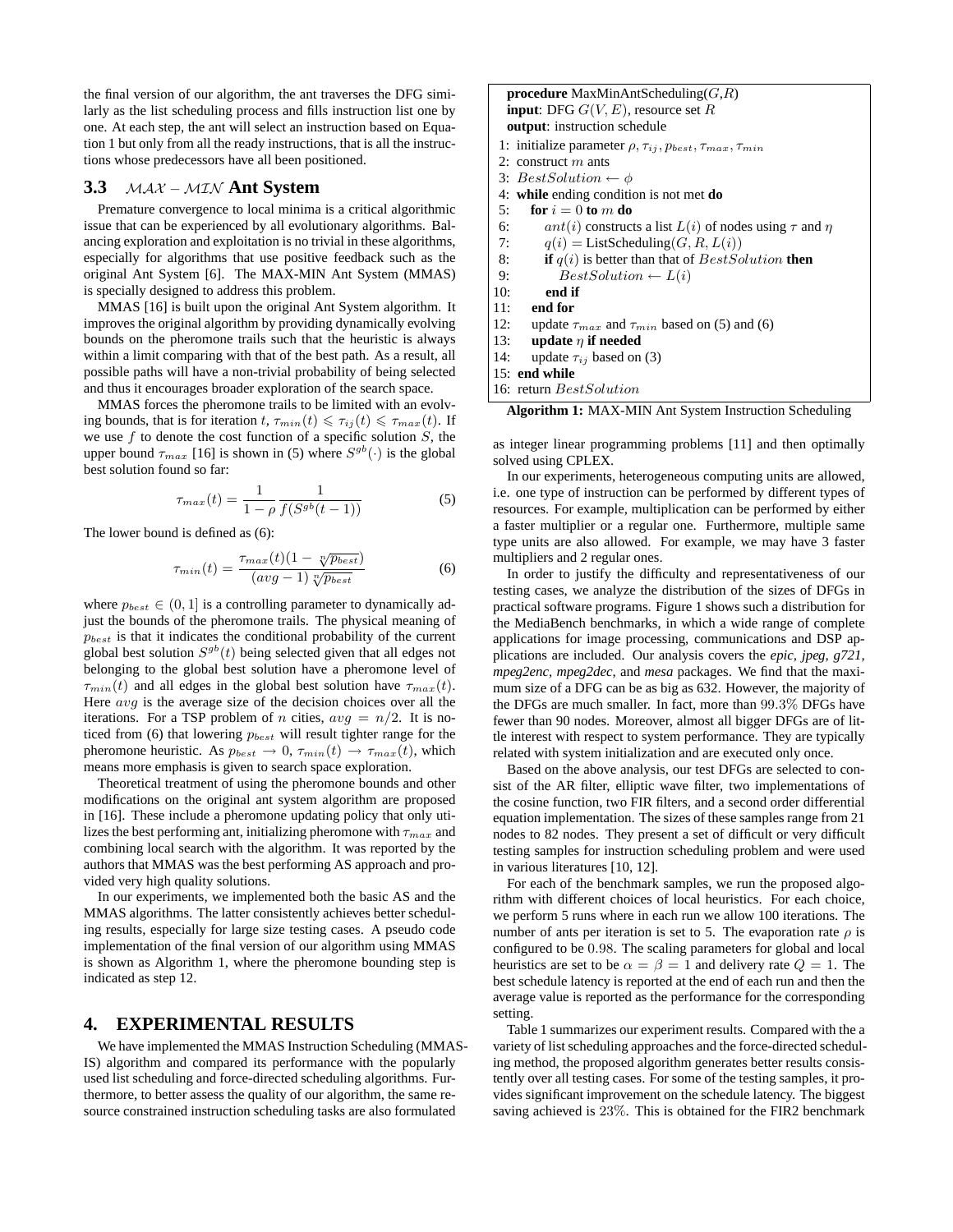|                  |                     |                   |              | List Scheduling |    |             | MMAS-IS (average over 5 runs) |      |      |             |           |
|------------------|---------------------|-------------------|--------------|-----------------|----|-------------|-------------------------------|------|------|-------------|-----------|
| <b>Benchmark</b> | Resources           | <b>CPLEX</b>      | Force        |                 |    |             |                               |      |      |             |           |
| (nodes/edges)    |                     | (latency/runtime) | Directed     | IM              | ID | <b>LWID</b> | <b>SN</b>                     | IM   | ID   | <b>LWID</b> | <b>SN</b> |
| HAL(21/25)       | 1a, 1fm, 1m, 3i, 3o | 8/32              | <sup>8</sup> | 8               | 8  | 9           | 8                             | 8    | 8    |             | 8         |
| ARF(28/30)       | $2a$ , 1fm, $2m$    | 11/22             |              |                 | 13 |             | 13                            |      |      |             | 11        |
| EWF(34/47)       | $1a$ , $1fm$ , $1m$ | 27/24000          | 28           | 28              | 31 | 31          | 28                            | 27.2 | 27.2 | 27          | 27.2      |
| FIR1(40/39)      | 2a, 2m, 3i, 3o      | 13/232            | 19           | 19              | 19 | 19          | 18                            | 17.2 | 17.2 |             | 17.8      |
| FIR2(44/43)      | 1a, 1fm, 1m, 3i, 3o | 14/11560          | 19           | 19              | 21 | 21          | 21                            | 16.2 | 16.4 | 16.2        | 17        |
| COSINE1(66/76)   | 2a, 2m, 1fm, 3i, 3o |                   | 18           | 19              | 20 | 18          | 18                            | 17.4 | 18.2 | l7.6        | 17.6      |
| COSINE2(82/91)   | 2a, 2m, 1fm, 3i, 3o |                   | 23           | 23              | 23 | 23          | 23                            | 21.2 | 21.2 | 21.2        | 21.2      |

**Table 1:** Benchmark Evaluation Results

Schedule latency is in cycles; Runtime is in seconds; † indicates CPLEX failed to provide final result before running out of memory. (Resource Labels: a=alu, fm=faster multiplier, m=mutiplier, i=input, o=output)

(Heuristic Labels: IM=Instruction Mobility ID=Instruction Depth, LWID=Latency Weighted Instruction Depth, SN=Successor Number)



**Figure 1:** Distribution of DFG size for MediaBench

when LWID is used as the local heuristic for our algorithm and also as the heuristic for constructing the priority list for the traditional list scheduler.

Though the results of force-directed scheduler are generally superior to that of the list scheduler, our algorithm achieves even better results. On average, comparing with the force-directed approach, our algorithm provides a 6.2% performance enhancement for the testing cases, while performance improvement for individual test sample can be as much as 14.7%.

Finally, compared with the optimal scheduling results computed by using the integer linear programming model, the results generated by the proposed algorithm are much closer to the optimal than those provided by the list scheduling heuristics and the forcedirected approach. For all the benchmarks with known optima, our algorithm improves the average schedule latency by 44% comparing with the list scheduling heuristics. For the larger size DFGs such as COSINE1 and COSINE2, CPLEX fails to generate optimal results after more than 10 hours of execution on a SPARC workstation with a 440MHz CPU and 384MByte memory. In fact, CPLEX crashes for these two cases because of running out of memory. For COSINE1, CPLEX does provide a intermediate sub-optimal solution of 18 cycles before it crashes. This result is worse than the best result found by our proposed algorithm.

Besides the absolute schedule latency, another important aspect of the quality of a scheduling algorithm is its stability over different input applications. As indicated in Section 1, the performance



**Figure 2:** Data Flow Graph of AR Filter. (The number by the node is the index assigned for the instruction.)

of traditional list scheduler heavily depends on the input. This is echoed by the data in Table 1. Meantime, it is easy to observe that the proposed algorithm is much less sensitive to the choice of different local heuristics and input applications. This is evidenced by the fact that the standard deviation of the results achieved by the new algorithm is much smaller than that of the traditional list scheduler. Based on the data shown in Table 1, the average standard deviation for list scheduler over all the benchmarks and different heuristic choices is 0.8128, while that for the MMAS algorithm is only 0.1673. In other words, we can expect to achieve much more stable scheduling results on different application DFGs regardless the choice of local heuristic. This is a great attribute desired in practice.

One possible explanation for the above attribute is the different ways how the scheduling heuristics are used by list scheduler and the proposed algorithm. In list scheduling, the heuristics are used in a greedy manner to determine the order of the instructions. Furthermore, the schedule of the instructions is done all in once. Differently, in the proposed algorithm, local heuristics are used stochastically and combined with the pheromone values to determine the instructions' order. This makes the solution exploration more balanced. Another fundamental difference is that the proposed algorithm is an iterative process. In this process, the pheromone value